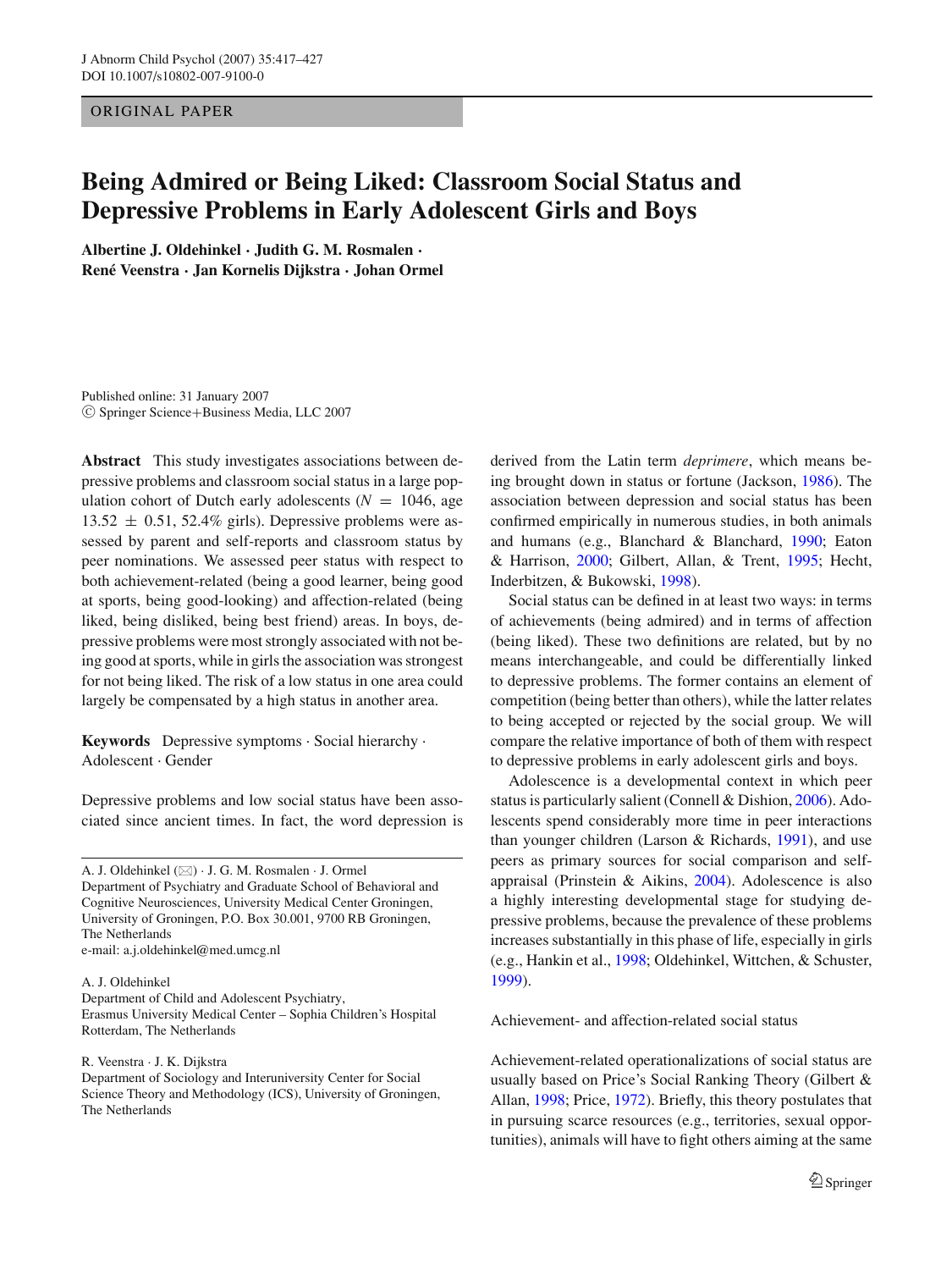resources. To prevent harm, animals who are likely to lose these conflicts need inhibitory mechanisms that force them to submit (withdraw, run away) and downgrade their aspirations so that they do not keep engaging in fights they cannot win. These inhibitory strategies may result in behavioral and physiological phenomena that closely resemble depressive symptoms in humans (e.g., Blanchard & Blanchard, [1990;](#page-9-0) Sapolsky, [1990\)](#page-10-7). Hence, according to this theory, depression is an involuntary strategy to accept defeat in (ritual) agonistic encounters and to accommodate what would otherwise be unacceptably low social rank (Price, Sloman, Gardiner, Gilbert, & Rohde, [1994\)](#page-10-8).

Human social hierarchy does not need actual (ritual) fighting to be established, but can also be formed by imagining what would happen in case of such an encounter. Just knowing the strength of your opponent may be enough to experience a sense of inferiority (Rohde, [2001\)](#page-10-9), which in turn can boost depressive problems (Brown, Harris, & Hepworth, [1995;](#page-9-5) Gilbert & Allan, [1998\)](#page-9-4). Internal hierarchical positions are also fed by the amount of social attention directed by others (Gilbert, [1989\)](#page-9-6). As opposed to most other species, humans base (internal) hierarchies not just on physical strength, but on other capacities related to the availability of resources, such as intelligence and physical attractiveness (e.g., Anderson, John, Keltner, & Kring, [2001;](#page-9-7) Nettle, [2003\)](#page-10-10), as well.

Whereas Price's Social Ranking Theory is achievementoriented and implies (possibly internal) social comparison and grading, peer status can also be defined in terms of affection, that is, being liked or disliked (rejected). While achievement-related status mainly refers to the hierarchical position within the group, affection-related status may also have implications for group membership in itself. Throughout human history, being banished from the group has been similar to a death sentence, so it is not surprising that being accepted by other people represents a core motive (e.g., Baumeister & Leary, [1995;](#page-9-8) Fiske, [2004\)](#page-9-9). Hence, social rejection is a significant stressor (Coie, [1990\)](#page-9-10), which can bring about feelings of loneliness (Asher & Wheeler, [1985\)](#page-9-11) and low self-esteem (O'Brien & Bierman, [1988\)](#page-10-11), and may contribute to the development of depressive problems (Boivin, Poulin, & Vitaro, [1994;](#page-9-12) Monroe & Hadjiyannakis, [2002\)](#page-10-12).

Social ranking and social rejection theories offer sound theoretical frameworks to predict depressive problems in those with a low status, but are less explicit regarding consequences of having a high status. Although there is a social gradient of (mental) ill-health, that is, health improves with each step one moves up the socioeconomic ladder (e.g., Siegrist & Marmot, [2004\)](#page-10-13), this may not be translated directly to the association between peer status and depressive problems in adolescence. In fact, animal research suggest that both high- and low-status individuals can suffer from distress, among other things depending on their personality and the stability of the hierarchy (Sapolsky, [2005\)](#page-10-14). Hence, high and low peer status may not be two sides of the same coin, and better be investigated separately.

Though adolescents' social status is multidimensional (Rohde, [2001\)](#page-10-9), the achievement-related and the affectionrelated approaches to social status have evolved independently from each other and have, to the best of our knowledge, never been studied in concert. Hence, it is not known how the two are interrelated and how they jointly affect depressive problems. Multiple hierarchies exist within each of the two status domains as well: achievement includes specific areas such as sports and school performance; and affection may relate to being disliked or being someone's best friend. This raises the question if and how a low status in one of the areas can be compensated by a high status in another area, or vice versa. Being caught in a (degrading) situation where no escape seems possible is a particularly potent trigger of depressive problems (Brown et al., [1995\)](#page-9-5). A position at the bottom of the status hierarchy may be experienced as such, but this is considerably less likely in adolescents who are highly regarded in other respects, since people tend to value most the hierarchy in which they rank highest (Sapolsky, [2005\)](#page-10-14). We therefore expected that the effects of low status could be compensated by high status in another area.

#### Gender differences

Until now, only a limited number of studies have focused on gender differences in associations between social status in particular domains and depressive problems. With respect to achievement-related status, this is at least partly due to the fact that there are several well-documented strategies to induce achievement-related social stress in males (e.g., defeat in aggressive encounters), but hardly any for females, among other things because it is hard to obtain strong dominance relationships in female animals (Haller, Fuchs, Halász, & Makara, [1998\)](#page-10-15). Rather than winning or losing in competitive encounters, females seem to be sensitive to situations which disturb their relationships with other animals in the group, such as social isolation (Holston, Scallet, Ali, & Turner, [1991\)](#page-10-16) and instability (Haller et al., [1998\)](#page-10-15). There is some evidence for gender differences in humans as well. In a study where men and women were subjected to a series of different stress conditions, men appeared physiologically more reactive to achievement challenges, and women to social rejection challenges (Stroud, Salovey, & Epel, [2002\)](#page-10-17). Consistent with this, work problems and downward social mobility (i.e., lower achievement-related status) have been found to be associated with men's mental health in particular, while women are more sensitive to problems in getting along with dear ones and peer rejection (e.g., Brendgen, Wanner, Morin, & Vitaro, [2005;](#page-9-13) Kendler, Thornton, & Prescott, [2001;](#page-10-18)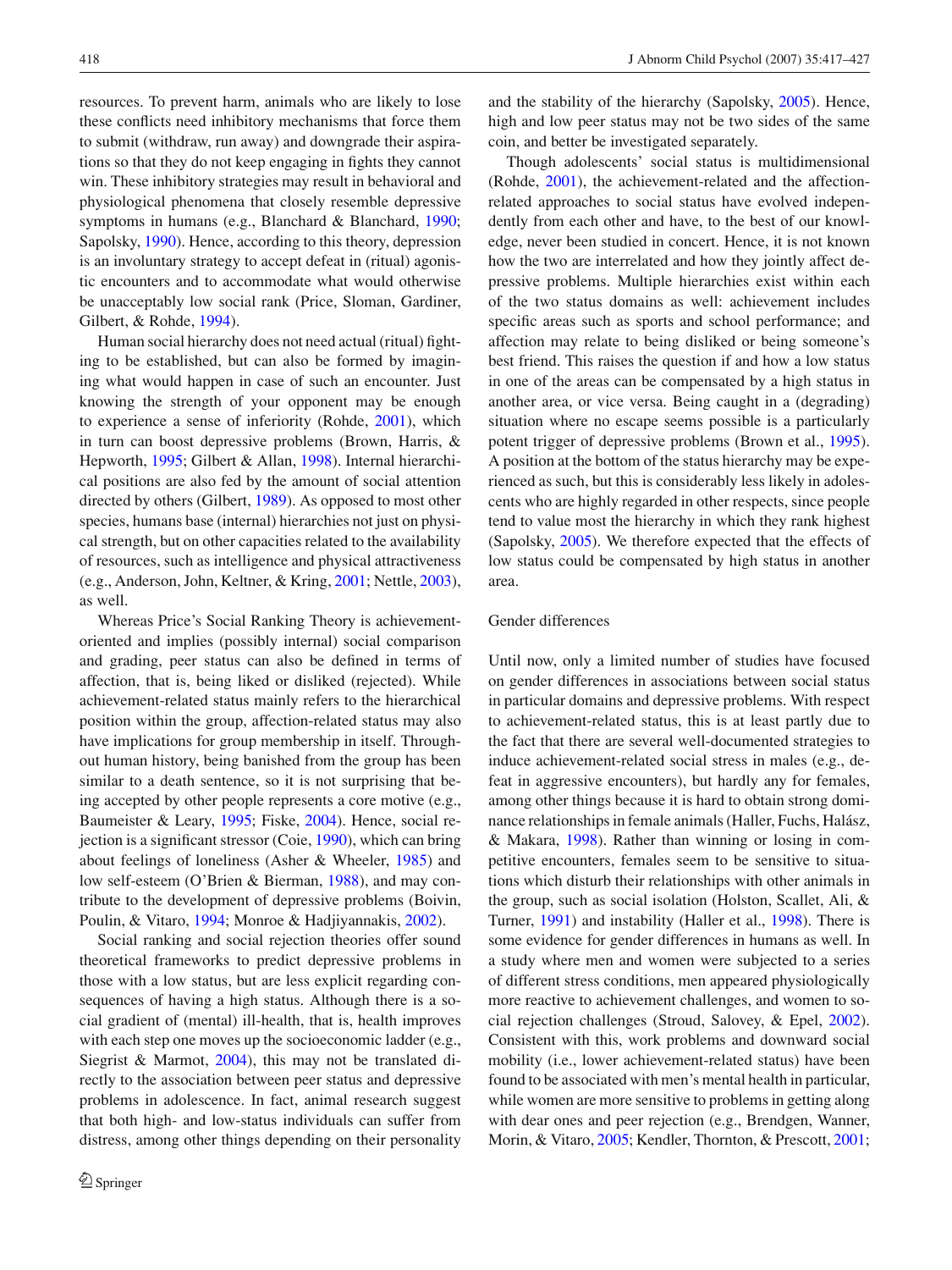Tiffin, Pearce, & Parker, [2005\)](#page-10-19). Taken together, these results suggest gender differences in the salience of specific domains of social status. We propose that autonomy and dominance are more important sources of well-being for males than for females, so that boys will be especially sensitive to achievement-related life events and status loss (Price et al., [1994;](#page-10-8) Rose & Rudolph, [2006\)](#page-10-20). Girls' depressive problems, on the other hand, are expected to be more strongly associated to affection-related peer nominations. Compared to boys, adolescent girls exhibit greater affiliative needs, increasing their sensitivity to conflict and rejection within interpersonal relationships (Cyranowski, Frank, Young, & Shear, [2000;](#page-9-14) Prinstein & Aikins, [2004\)](#page-10-3).

#### Present study

We have studied the relationship between early adolescents' depressive problems and social status in peers comprising an everyday social network. We chose to study classroom social status as measured by peer nominations, as this is a social environment in which adolescents spend a large part of the day, and are engaged in comparable activities. The fact that school attendance is compulsory in early adolescence, hence the situation is inescapable, is also relevant in this respect, because entrapment has been found to be a particularly potent elicitor of depressive(-like) emotions and behaviors (Brown et al., [1995;](#page-9-5) Gilbert & Allan, [1998\)](#page-9-4). Peer status was assessed by sociometric nominations, which are generally considered the most reliable and valid indices of peer status (Coie & Dodge, [1983\)](#page-9-15). Because the association between depression and peer status might be confounded by comorbid conduct problems (Connell & Dishion, [2006;](#page-9-3) Kiesner, [2002\)](#page-10-21), we adjusted for comorbidity in our analyses.

We hypothesized that low peer status in the achievementrelated domain would be most relevant for depressive problems in boys, whereas girls' depressive problems would be more strongly associated with low affection-related peer status. A further hypothesis was that high peer status in a particular area, although not necessarily associated with the probability of depressive problems in itself, would reduce the association between depressive problems and low status in another status area.

## **Method**

# Sample

The TRacking Adolescents' Individual Lives Survey (TRAILS) is a prospective cohort study of Dutch (pre)adolescents, with the aim to chart and explain the development of mental health from preadolescence into adulthood, which started in 2001.

Sample selection involved two steps. First, five municipalities in the North of the Netherlands, including both urban and rural areas, were requested to give names and addresses of all inhabitants born between 10–01–1989 and 09–30–1990 (first two municipalities) or 10–01–1990 and 09–30–1991 (last three municipalities), yielding 3483 names. Simultaneously, primary schools (including schools for special education) within these municipalities were approached with the request to participate in TRAILS. School participation was a prerequisite for eligible children and their parents to be approached by the TRAILS staff. Of the 135 primary schools within the municipalities, 122 (90.4% of the schools accommodating 90.3% of the children) agreed to participate in the study.

If schools agreed to participate, parents (or guardians) and children received brochures with information about the study; and a TRAILS staff member visited the school to inform eligible children about the study. Shortly thereafter a TRAILS interviewer contacted parents by telephone to ask whether they and their child were willing to participate in the study. Respondents with an unlisted telephone number were requested by mail to pass on their number. If they reacted neither to that letter, nor to a reminder letter sent a few weeks later, staff members paid personal visits to their house. Parents who refused to participate were asked for permission to call back in about 2 months. If both parents and children agreed to participate, parental written informed consent was obtained after the procedures had been fully explained. Children were excluded from the study if they were incapable of participating due to mental retardation or a serious physical illness or handicap, or if no Dutch-speaking parent or parent surrogate was available and it was not feasible to administer any of the measurements in the parent's language. Of all children approached for enrollment in the study  $(N = 3145)$ , 6.7% were excluded because of mental or physical incapability or language problems. Of the remaining 2935 children, 76.0% ( $N = 2230$ , mean age = 11.09,  $SD = 0.56$ , 50.8% girls) were enrolled in the study (i.e., both child and parent agreed to participate). Responders and non-responders did not differ with respect to the prevalence of teacher-rated problem behavior, nor regarding associations between sociodemographic variables and mental health outcomes (De Winter et al., [2005\)](#page-9-16).

The present study is based on data from the second assessment wave of TRAILS (T2), which was held 2 to 3 years after baseline assessment (mean number of months 29.44,  $SD = 5.37$ , range 16.69–48.06). During this wave, questionnaires were filled out by the adolescents, their parents, and their teachers. The adolescents filled out their questionnaires at school, in the classroom, under the supervision of one or more TRAILS assistants. In addition to the regular questionnaires, which were filled out by TRAILS participants only, the T2 assessment wave also included peer nominations,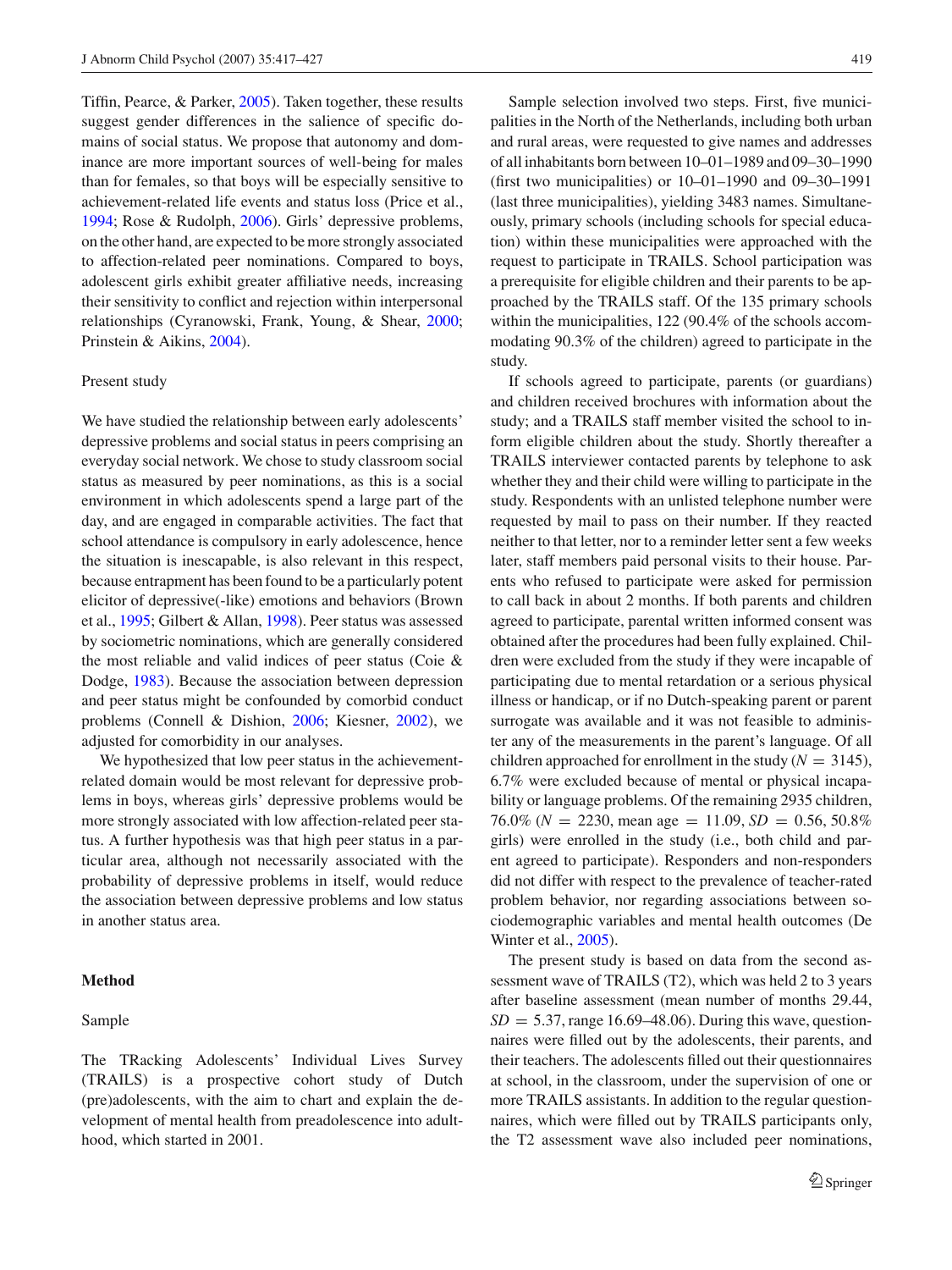which were collected in both TRAILS participants and their classmates, at a separate occasion. Of the 2230 baseline participants,  $96.4\%$  ( $N = 2149, 51.0\%$  girls) participated in the first follow-up assessment (T2). Mean age at T2 was 13.56,  $SD = 0.53$ .

#### Subsample with peer information

Peer nominations were assessed in classes with at least three regular TRAILS participants. In total, 150 school classes within 34 schools met this criterion and agreed to participate. Two schools dropped out because of planning difficulties, while one school did not give permission to assess peer nominations within the class. At this school, we collected nominations from TRAILS participants only, providing there were more than 10 participants per class. Schools provided the names of classmates of TRAILS participants. Subsequently, all eligible students received an information letter for themselves as well as their parents in which they were asked to participate in this part of the data collection. If students or their parents refrained from participation they were requested to send a reply card within 10 days. Passive informed consent was adequate for non-TRAILS participants because they were used as informants rather than being study subjects themselves. A total number of 98 students, 3 of whom were regular TRAILS participants, refused to participate. Peer nominations were assessed approximately 2 weeks after the information letter had been sent. The assessment of the peer nominations lasted about 15 min and took place during the regular lessons. Two participating classes were excluded due to too many recent changes in the composition of the class. In total, 3334 students, 1012 of whom were regular TRAILS participants, filled out the questionnaire and nominated their classmates (outdegree), whereas 3798 students, 1078 of whom TRAILS respondents, were nominated by others (indegree). These 1078 adolescents did not differ from the rest of the TRAILS participants regarding gender,  $\chi^2$  (1, *N* = 2149) = 1.17, *p* = .28, or depressive problems,  $t(2125) = -1.15$ ,  $p = .25$ , but were slightly younger  $(\text{mean age } 13.52, SD = 0.51, \text{ versus } 13.60, SD = 0.54),$  $t(2085) = 3.49$ ,  $p < .001$ . Persons with missing or unreliable data on depressive problems were excluded, leaving 1046 cases for analysis.

## Measures

# *Affection- and achievement related status*

Respondents could nominate any of their classmates on a total of 18 questions, covering a wide range of issues and behaviors (e.g., gossiping, helping others, substance abuse). For the purpose of this study, we selected six questions, three of which referred to affection-related status (Which

classmates do you like? Which classmates do you totally dislike? Which classmates are your best friends?), and three to achievement-related status (Who are good at sports? Who are good learners? Who are good-looking?). For each of these questions, we used the proportion of nominations (indegree) as a measure of peer status. Despite the fact that being goodlooking is usually more due to inherited features than to personal accomplishments, it was classified as achievementrelated, because it is a salient social-ranking dimension in adolescence, which has been found to contribute to a higher social ranking and influence through halo effects (beautiful is good) (Anderson et al., [2001;](#page-9-7) Eagly, Ashmore, Makhijani, & Longo, [1991;](#page-9-17) Feingold, [1992\)](#page-9-18).

### *Depressive problems*

Internalizing and externalizing problem behaviors were assessed by the Child Behavior Checklist (CBCL), one of the most commonly used questionnaires in current child and adolescent psychiatric research (Achenbach, [1991a;](#page-9-19) Verhulst & Achenbach, [1995\)](#page-10-22). It contains a list of 120 behavioral and emotional problems, which parents can rate as  $0 =$  not true,  $1 =$  somewhat or sometimes true, or  $2 =$  very or often true in the past 6 months. In addition to the CBCL, we administered the self-report version of this questionnaire, the Youth Self-Report (YSR, Achenbach, [1991b\)](#page-9-20). The original, empirically derived, CBCL and YSR scales did not distinguish between anxiety and depressive problems. In order to improve the correspondence with clinical diagnostic categories, Achenbach, Dumenci, and Rescorla [\(2003\)](#page-9-21) constructed DSM-IV scales for CBCL/YSR problem behaviors, based on international experts' ratings. The resulting CBCL/YSR Depressive Problems scale consists of 13 items (Cronbach's  $\alpha$  CBCL = 0.73, YSR = 0.77) covering depressed mood, anhedonia, loss of energy, feelings of worthlessness and guilt, suicidal ideation, sleep problems, and eating problems. The scale has been found to correspond more closely to DSM-IV Major Depressive Disorder than the original CBCL/YSR scales (Van Lang, Ferdinand, Oldehinkel, Ormel, & Verhulst, [2005\)](#page-10-23). Test-retest reliabilities of the DSM-IV scales are good, CBCL:  $r = 0.88$ ; YSR:  $r = 0.79$  (Achenbach et al., [2003\)](#page-9-21). The mean item score of the CBCL-scale was  $0.15$  (*SD* = 0.19, range 0–1.15) and the mean item score of the YSR-scale  $0.27$  (*SD* = 0.26, range  $0-1.72$ ), while  $6.1\%$  (CBCL) and  $16.9\%$  (YSR) of the scores were greater than 0.5 (which implies that more than half of the symptoms were rated as at least somewhat true and/or more than 25% of the symptoms as very true).

The agreement between parent-reported and adolescentreported depressive problems was moderate,  $r = .41$ . Because depressive problems rated as present by both parent and adolescent are assumed to be more severe (more generalized) than problems rated by only one informant, we used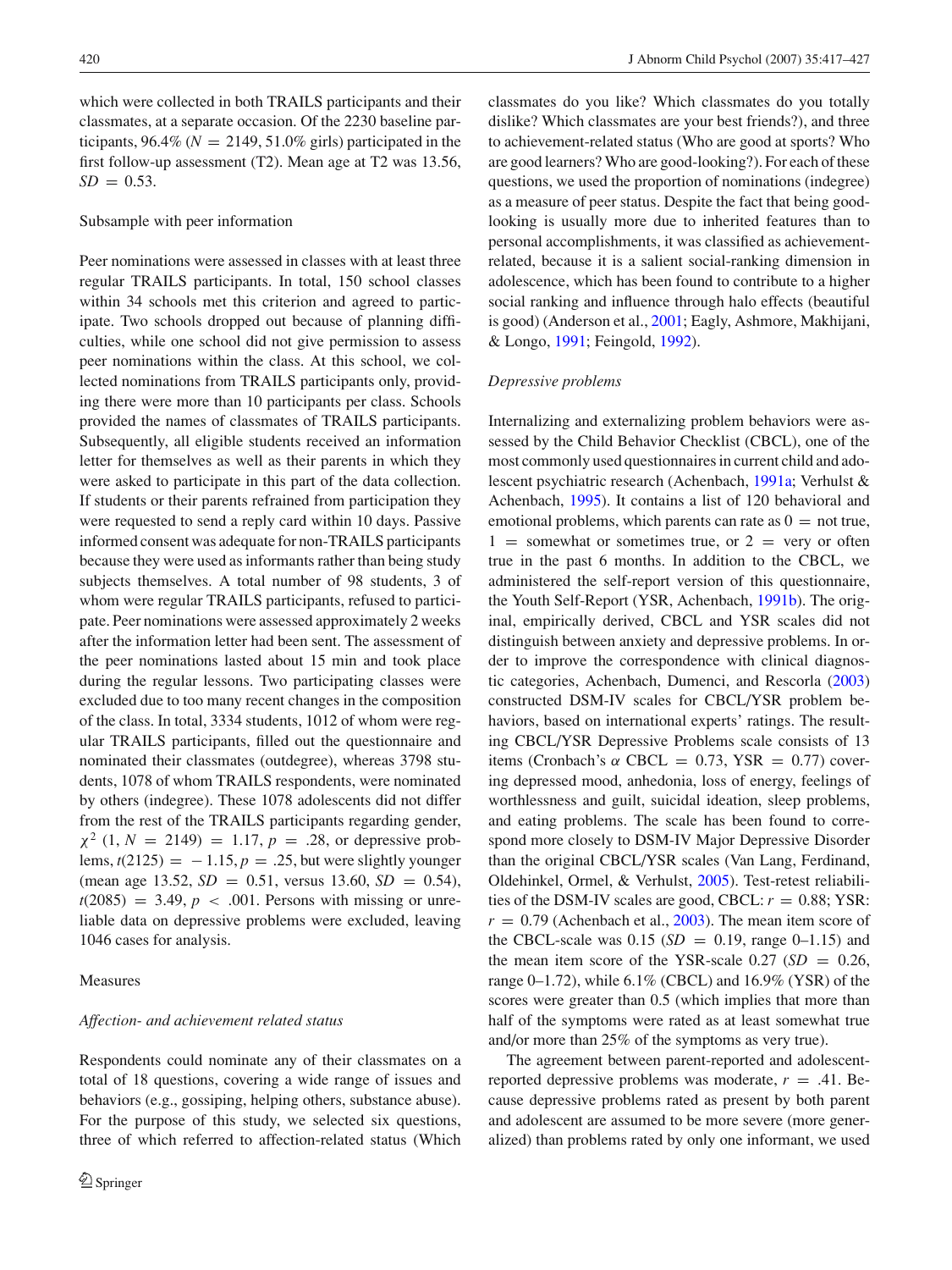the mean of the standardized parent and adolescent scores as a measure of depressive symptoms in this study. When data of one informant were missing or unreliable (YSRs:  $n = 10$ , CBCLs:  $n = 81$ ), the composite score was based on only one informant.

#### *Disruptive behavior*

Disruptive behavior was included to adjust for comorbidity. Disruptive behavior was assessed with the CBCL and the YSR, by combining the items for Oppositional Defiant Disorder and Conduct Disorder, which resulted in a scale of 22 (CBCL, Cronbach's  $\alpha = 0.86$ ) or 20 (YSR, Cronbach's  $\alpha = 0.79$  items.

### Statistical analysis

First, means of and correlations between the variables used in the study were calculated and gender differences tested by means of, respectively, *t*-tests and *z*-tests.

Subsequently, depressive problems were predicted by peer-status variables in a linear regression model. Standard errors were adjusted for possibly dependent observations within classes, using the cluster option available in the statistical package of STATA (StataCorp., [2003\)](#page-10-24). We adjusted for disruptive behavior by including it as an independent variable in all regression analyses. Continuous variables were standardized to mean 0 and standard deviation 1 to ease interpretation of the regression coefficients. In order to be able to distinguish between associations with low status and associations with high status, each of the peer-status variables were categorized into low status (below the 20th percentile), high status (above the 80th percentile), and intermediate status (between the 20th and 80th percentile). For being disliked, high status referred to the lowest 20% (few nominations) and low status to the highest 20% (many nominations). Status was included in the analyses as dummy variables, with intermediate status as the reference category. We analyzed both the effects of each status area individually, and the effects of all areas adjusted for each other. The analyses were stratified by gender. To establish if gender differences were statistically significant, we performed a two-step regression analysis in the total sample. In the first step, main effects of all peer-status variables were entered in the model, as well as gender and disruptive problems. Interactions between gender and each of the peer-status variables, if any, were entered in a second step, by forward stepwise selection with a criterion for entry of  $p < .10$ .

Finally, we examined whether low status in (at least) one area could be compensated by high status in one or more other areas. Peer-status variables that were significantly related to depressive problems (as established by correlations with the effects of gender and disruptive behavior partialled

out) were used to create four combined status groups:  $1 =$ low & high, referring to adolescents with a low status (i.e., below the 20th percentile) in at least one area and a high status (above the 80th percentile) in at least one area;  $2 = \text{only}$ low, designating adolescents with a low status in at least one area and no high status;  $3 =$  only high, representing adolescents with a high status in at least one area and no low status, and  $4 =$  intermediate, that is, adolescents with an intermediate status in all areas. Depressive problems in the only-low, only-high, and intermediate group were compared to those in the low & high group (the reference category) by linear regression analysis, adjusting for disruptive behaviors and for dependent observations within classes. Gender differences in each of the associations were tested by interaction effects. A lower depression score in the low & high group than in the only-low group suggests that compensation of a low status by a high status in another area is possible; a lower depression score in the only-high group than in the low & high group suggests that a low status counteracts the benefits of a high status in another area. Comparison of the intermediate group with the low & high group provides insight in the differences between being extraordinary (in any direction) and being average. To take into account that the specific areas may represent the two broad domains of achievementrelated and affection-related status disproportionately, this procedure was repeated for the strongest predictor of each.

For all analyses, a *p*-value smaller than .05 was considered statistically significant. Because we performed multiple statistical tests, the results may suffer from capitalization on chance: one would expect some 5% of the associations examined to be significant merely on the basis of chance, and the probability to find at least one significant effect increases with every additional statistical test. We therefore recommend to consider the general pattern of associations, rather than interpreting each individual effect as if it were the only one tested.

#### **Results**

# Descriptive statistics

Table [1](#page-5-0) presents descriptive statistics of the variables used in this study. Girls had more nominations for being good learners and good-looking, while boys were nominated more often as being good at sports. Affection-related status domains showed no significant gender differences. Girls had more depressive problems, and boys more disruptive behavior problems.

# Bivariate associations

Correlations between the peer nominations were generally moderate to high (Table [2\)](#page-5-1). Being a good learner was not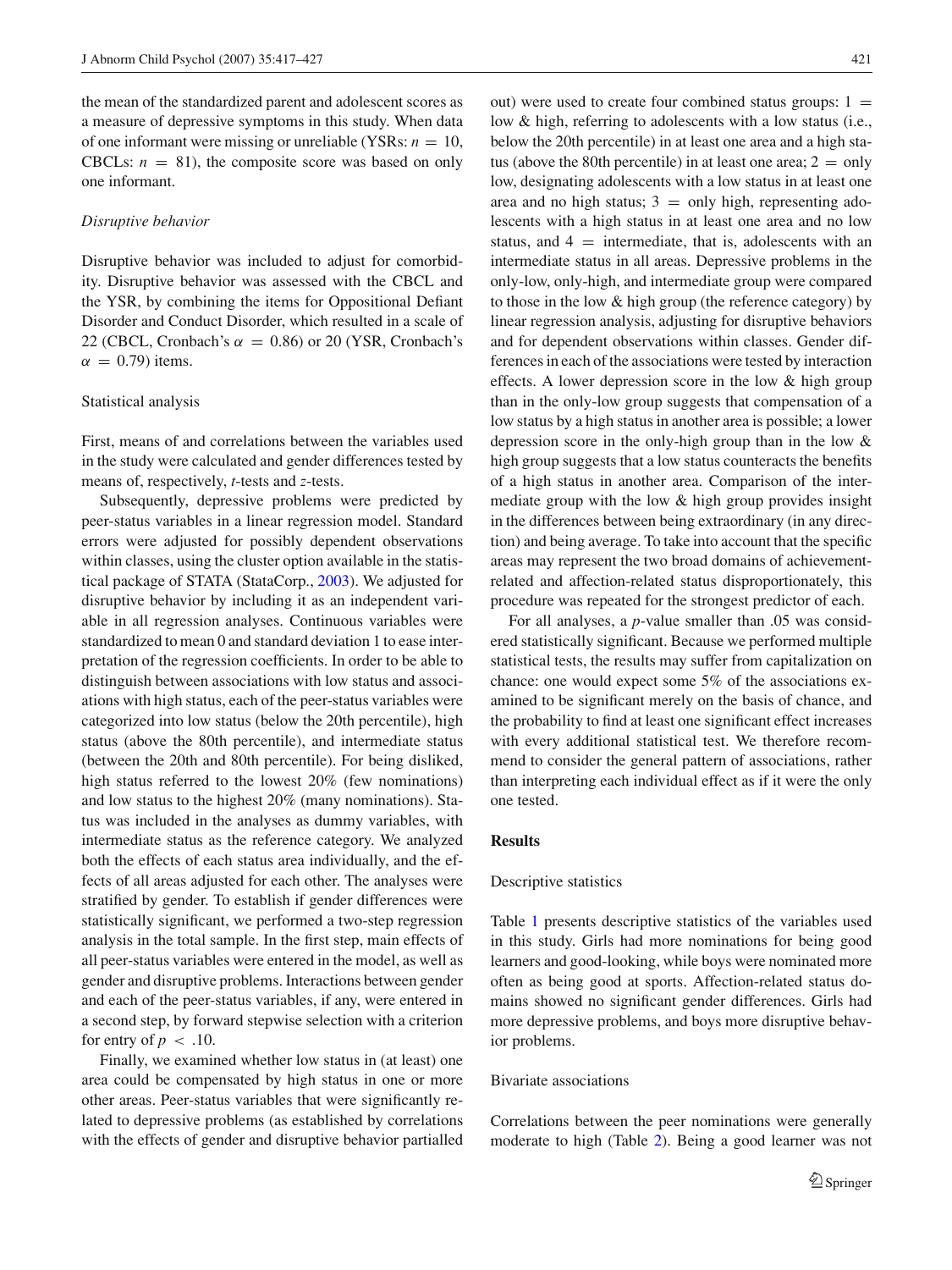<span id="page-5-0"></span>**Table 1** Mean (standard deviation) of peer status and mental health, by gender

|                                  | Mean $(SD)$         |                  |                                                |                 |  |  |  |
|----------------------------------|---------------------|------------------|------------------------------------------------|-----------------|--|--|--|
|                                  | Girls ( $N = 549$ ) | Boys $(N = 497)$ | Difference $t$ -test <sup><math>b</math></sup> | Effect size $c$ |  |  |  |
| Proportion nominations for being |                     |                  |                                                |                 |  |  |  |
| Liked                            | 0.56(0.21)          | 0.55(0.20)       | $t = -0.26, p = .80$                           | 0.05            |  |  |  |
| Disliked                         | 0.10(0.13)          | 0.12(0.15)       | $t = 1.61, p = .11$                            | $-0.14$         |  |  |  |
| Best friend                      | 0.20(0.12)          | 0.21(0.13)       | $t = 1.05, p = .30$                            | $-0.04$         |  |  |  |
| Good at sports                   | 0.22(0.21)          | 0.40(0.29)       | $t = 11.11, p < .001$                          | $-0.71$         |  |  |  |
| A good learner                   | 0.33(0.26)          | 0.28(0.25)       | $t = -2.60, p = .01$                           | 0.20            |  |  |  |
| Good-looking                     | 0.27(0.22)          | 0.12(0.13)       | $t = -13.87, p < .001$                         | 0.83            |  |  |  |
| Mental health                    |                     |                  |                                                |                 |  |  |  |
| Depressive Problems <sup>a</sup> | 0.24(0.21)          | 0.19(0.18)       | $t = -3.57, p < 0.001$                         | 0.26            |  |  |  |
| Disruptive Behavior <sup>a</sup> | 0.21(0.15)          | 0.25(0.18)       | $t = 3.26, p = .001$                           | $-0.24$         |  |  |  |

*<sup>a</sup>*For descriptive purposes, the means are based on mean unstandardized scores of parent and adolescent reports. The tests are based on mean standardized scores.

*<sup>b</sup>*Effects are adjusted for possible dependence of observations within classes.

*c*Cohen's  $d = (M_1 - M_2)/\sigma_{pooled}$ , where  $M_1$  is the mean of the first group,  $M_2$  is the mean of the second group, and  $\sigma_{\text{pooled}}$  is the square root of the mean variance of the two groups ( $\sqrt{[(\sigma_1^2 + \sigma_2^2)/2]}$ ).

significantly related to being good-looking, and in girls neither to being liked and being someone's best friend. Strongest associations were found among the affection-related variables (being liked, being disliked, and being someone's best friend). In girls, depressive problems were most strongly associated with being disliked, in boys the correlation was highest for being good at sports.

#### Hierarchy of status areas

To distinguish between associations with low and high status, each of the peer-status variables was categorized into low status (below the 20th percentile), high status (above the 80th percentile), and intermediate status (between the 20th and 80th percentile). For being disliked, high status referred to the lowest 20% (few nominations) and low status to the highest 20% (many nominations). The distribution of the peer nominations precluded that the high-status group of being disliked contained approximately 20% of the cases: 32.0% of the adolescents were nominated by no one and hence classified as having high disliked status.

Table [3](#page-6-0) shows gender-specific regression coefficients for each of the low- and high-status groups, vis-à-vis the intermediate group, both without and with adjustment for the other peer-status dimensions. All effects were adjusted for disruptive behavior. Together, the peer-status variables explained 6.4% of the variance in boys, and 7.7% in girls.

It is interesting to note that in girls, only low status appeared associated with depressive problems, while in boys, high status tended to be relevant as well, especially in the affection domain. Both without and with adjustment for other status areas, girls' regression coefficients were highest for a low status in being liked, and boys' coefficients for a low status in sports, indicating that girls and boys with few nominations regarding these areas had the highest number of estimated depressive problems. When all status areas were

|  | Table 2 Correlations between peer status and mental health, in girls (above the diagonal) and boys (below the diagonal) |  |  |  |  |
|--|-------------------------------------------------------------------------------------------------------------------------|--|--|--|--|
|--|-------------------------------------------------------------------------------------------------------------------------|--|--|--|--|

<span id="page-5-1"></span>

|                                         | Liked  | Disliked | Best friend | Good at sports | Good learner | Good-looking | Depressive<br>problems | Disruptive<br>behavior |
|-----------------------------------------|--------|----------|-------------|----------------|--------------|--------------|------------------------|------------------------|
| Liked                                   |        | $-.62$   | .49         | .34            | .06          | .55          | $-.17$                 | $-.07$                 |
| Disliked                                | $-.68$ |          | $-.34$      | $-.23$         | $-.18$       | $-.36$       | .21                    | .14                    |
| <b>Best Friend</b>                      | .49    | $-.36$   |             | .34            | .08          | .46          | $-.06$                 | .11                    |
| Good at sports                          | .38    | $-.25$   | .34         |                | .21          | .44          | $-.15$                 | $-.04$                 |
| A good learner                          | .14    | $-.16$   | .15         | .15            |              | .07          | $-.14$                 | $-.21$                 |
| Good-looking                            | .42    | $-.28$   | .30         | .51            | .09          |              | $-.10$                 | .01                    |
| Depressive Problems <sup>a</sup>        | $-.16$ | .16      | $-.11$      | $-.19$         | $-.09$       | $-.12$       |                        | .52                    |
| Disruptive Behavior <sup><i>a</i></sup> | $-.09$ | .20      | $-.02$      | .03            | $-.20$       | $-.04$       | .48                    |                        |

*Note.* Bold:  $p < .05$ , italics: significant gender difference.

<sup>a</sup>Standardized scores, based on mean standardized scores of parent and adolescent reports.

.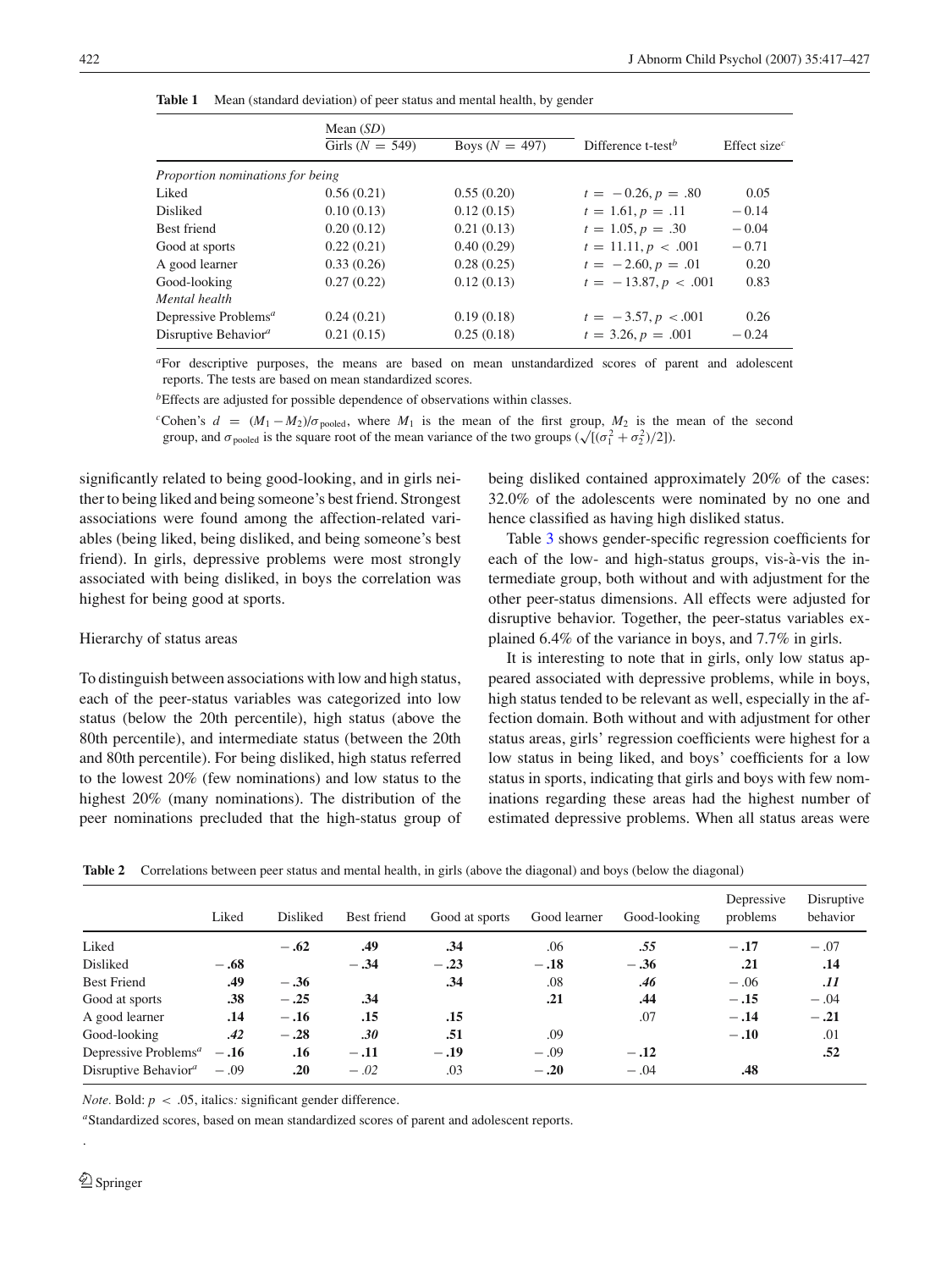<span id="page-6-0"></span>**Table 3** Prediction of depressive problems by low and high peer-status in several areas, adjusted for disruptive behavior, stratified by gender

*Note.* Effects of low and high status are with regard to intermediate status. Depressive problems were standardized to mean 0 and standard deviation 1. Effects are adjusted for possible dependence of observations within classes.

*<sup>a</sup>*As opposed to other status areas, a low status at being disliked reflects many nominations, and a high status few.

Bold:  $p < .05$ .

|                |                   | B(p)                       |                     |                          |               |  |
|----------------|-------------------|----------------------------|---------------------|--------------------------|---------------|--|
|                | <b>Status</b>     | Unadjusted for other areas |                     | Adjusted for other areas |               |  |
| Status area    |                   | Girls                      | <b>Boys</b>         | Girls                    | <b>Boys</b>   |  |
| Affection      |                   |                            |                     |                          |               |  |
| Liked          | Low               | $0.41$ ( $< .001$ )        | 0.16(0.05)          | 0.33(0.02)               | 0.02(0.85)    |  |
|                | High              | $-0.07(0.48)$              | $-0.21(0.008)$      | $-0.03(0.80)$            | $-0.10$ (.28) |  |
| Disliked       | $Low^a$           | 0.21(.08)                  | 0.00(0.95)          | 0.05(0.72)               | $-0.11(.33)$  |  |
|                | High <sup>a</sup> | $-0.13(0.11)$              | $-0.22$ (.002)      | $-0.06(0.47)$            | $-0.14(0.05)$ |  |
| Best friend    | Low               | 0.24(0.02)                 | 0.22(0.02)          | 0.08(0.47)               | 0.13(0.19)    |  |
|                | High              | $-0.14(0.15)$              | $-0.15(.046)$       | $-0.07(0.47)$            | $-0.05(0.49)$ |  |
| Achievement    |                   |                            |                     |                          |               |  |
| Good at sports | Low               | 0.27(0.004)                | $0.44$ ( $< .001$ ) | 0.19(0.08)               | 0.38(.005)    |  |
|                | High              | $-0.12$ (.34)              | $-0.17(0.02)$       | $-0.07$ (.57)            | $-0.10$ (.17) |  |
| Good learner   | Low               | 0.12(0.35)                 | 0.08(.39)           | 0.05(0.68)               | 0.02(0.79)    |  |
|                | High              | $-0.02$ (.83)              | $-0.01(0.91)$       | 0.01(0.88)               | 0.04(0.68)    |  |
| Good-looking   | Low               | 0.12(0.40)                 | 0.17(0.04)          | $-0.10$ (.52)            | 0.01(0.92)    |  |
|                | High              | $-0.11(0.13)$              | $-0.13(0.19)$       | 0.06(0.45)               | $-0.04$ (.67) |  |

analyzed jointly, these two associations were the only significant ones. Without adjustment for disruptive problems, the effects remained largely the same, except that the effect of a high status for being disliked (reflecting no nominations) became significant in boys,  $B = -0.20$ ,  $p = .02$ .<sup>[1](#page-6-1)</sup>

Gender differences in the associations between peer status and depressive problems were tested by interaction effects of gender and each of the peer-status variables in the total sample, using a forward stepwise selection procedure (with criterion for entry  $p < .10$ ) after all main effects had been entered in the model. Gender interactions with a low status on being liked,  $B = 0.32$ ,  $p = .04$ , and a low status on being good at sports,  $B = -0.26$ ,  $p = .09$ , were both selected by this procedure, but the latter only showed a trend and did not reach the significance criterion of  $p < .05$ . Other status variables did not the meet the entry criterion.

# Across-area compensation

With the effects of gender and disruptive behavior partialled out, all peer-status variables were significantly associated with depressive problems, except being a good learner,  $r = -0.02$ ,  $p = .60$ . This variable was excluded from further analyses, hence the index describing the combined sta-

tuses was based on five areas. Of the total sample, 17.5% fell in the low & high group, 32.0% in the only-low group, 40.8% in the only-high group, and 9.7% in the intermediate group. This distribution was approximately equal for girls and boys,  $\chi^2(3, N = 1046) = 2.23, p = .53$ . The regression coefficients for the only-low, only-high and intermediate group, in relation to the high & low group, are presented in Table [4.](#page-6-2)

The coefficients indicate that the only-low group had more depressive problems than the low & high group, while the only-high and intermediate group did not differ significantly from the low & high group. Thus, these results suggest that the risk associated with low status in one area can be compensated by a high status in another area, while the opposite (i.e., counteraction of the beneficial effects of a high status by a low status in another area) is not true, at least not to the same degree. None of the associations showed gender differences (all  $p$ -values  $> .42$ ).

To test the robustness of these findings, we also constructed a combined status index (with the categories only low, only high, low & high, and intermediate as defined in

<span id="page-6-2"></span>**Table 4** Prediction of depressive problems by cross-area peer status groups, adjusted for disruptive behavior

| Status group                    | n   | B(p)          |
|---------------------------------|-----|---------------|
| Low & high (reference category) | 183 |               |
| Only low                        | 335 | 0.30(0.001)   |
| Only high                       | 427 | $-0.11(0.12)$ |
| Intermediate                    | 101 | 0.02(0.87)    |

*Note.* Low & High: low status in at least one area and high status in at least one area; Only Low: low status in at least one area and no high status; Only High: high status in at least one area and no low status, Intermediate: intermediate status in all areas. Effects are adjusted for possible dependence of observations within classes.

Bold:  $p < .05$ .

<span id="page-6-1"></span> $1$  CBCL/YSR depressive problems were assessed at the first assessment wave (T1, at approximately age 11) as well. Adjustment for T1 depressive problems yielded largely comparable results, that is, a low status in being liked (few nominations) had the largest regression coefficient in girls ( $B = 0.31$ ,  $p = .002$ ; adjusted for other status domains  $B = 0.30$ ,  $p = .006$ , and a low status in sports (few nominations for being a good sportsperson) had the largest coefficient in boys ( $B = 0.23$ ,  $p = .02$ ), though the effect just failed to reach statistical significance when adjusted for the other status domains ( $B = 0.20, p = .06$ ). Full data are available upon request.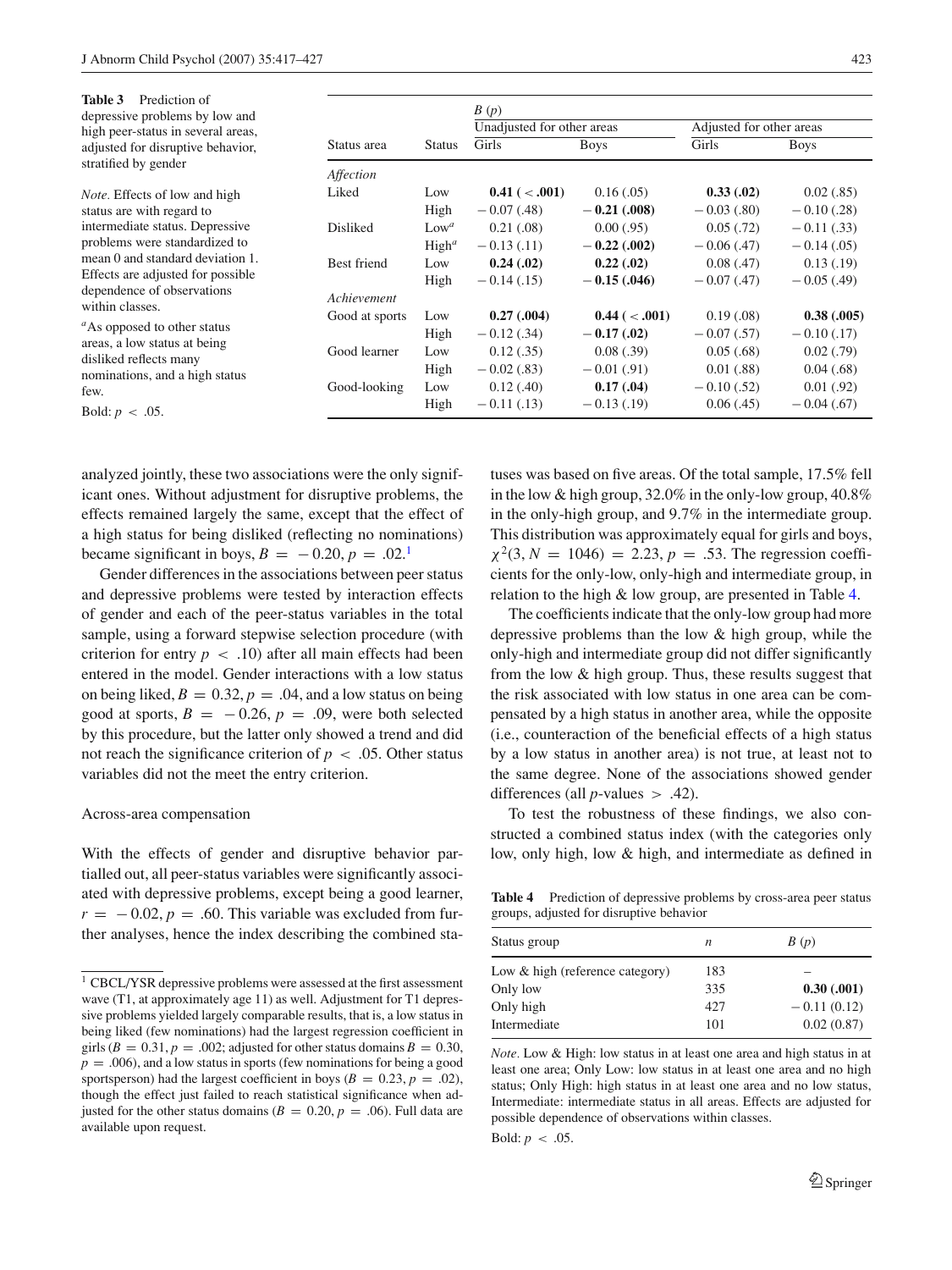the method section) based on only the strongest predictors from each of the two broad domains of achievement-related and affection-related status, that is, being liked and being good at sports respectively. The use of this alternative status measure yielded similar results: more depressive problems in the only-low group than in the low  $&$  high group,  $B = 0.33$ ,  $p = .004$ ; no significant differences between the low & high group and, respectively, the only-high group,  $B = -0.10$ ,  $p = .33$ , and the intermediate group,  $B = 0.07$ ,  $p = .55$ ; and no gender differences (all *p*-values > .31).

## **Discussion**

Striving for status has been proposed as a universal human motive, and a wealth of evidence has indicated that persons' status within their group influences their psychological and physiological well-being (e.g., Anderson et al., [2001\)](#page-9-7). For adolescents, one of the most salient social groups is made up by their classmates. In this study on associations between classroom peer status and depressive problems in young adolescents from the general population, the peer status variables explained about 7% of the variance in depressive problems (unadjusted for measurement error, hence underestimating the true variance), which is a modest, yet noteworthy amount.

We hypothesized that peer status in the achievementrelated domain would be most relevant for depressive problems in boys, whereas girls' depressive problems would be more strongly associated to their affection-related peer nominations. A further hypothesis was that high alternative hierarchical positions would (wholly or partly) counteract the association between depressive problems and low status in a particular status area. These hypotheses were largely supported by the data, although it should be noted that the expected patterns were not found in all status areas investigated. Compared with other status areas, not being good at sports, hence a low achievement-related status, was most strongly associated with depressive problems in boys; while not being liked, hence a low status on an affection-related area, had the strongest association with depressive problems in girls. However, our data suggest that not being good at sports may affect girls' well-being as well, and the gender difference regarding this status domain, although showing a trend, was not statistically significant. Not being liked, on the other hand, appeared to be related to depressive problems in girls only. Hence, girls seem to be more sensitive than boys to affection-related status, particularly to a lack of peers that like them.

#### Low status versus high status

In general, the risk associated with a low group status was stronger than the resilience associated with a high status, especially in girls, and when the effects of all status areas were adjusted for each other, the only variables that remained significantly associated with depressive problems reflected a low status. Low peer status may lead to depressive problems through a variety of pathways, such as a reduced opportunity to make friends, controlling or dominating behavior by others, and expressions of disapproval or contempt (Deater-Deckard, [2001\)](#page-9-22). All of these may undermine self-esteem and invoke feelings of loneliness (Asher & Wheeler, [1985;](#page-9-11) O'Brien & Bierman, [1988\)](#page-10-11), which are known risk factors for depressive problems (e.g., Monroe & Hadjiyannakis, [2002;](#page-10-12) Pelkonen, Marttunen, & Aro, [2003\)](#page-10-25).

Although a high peer status does not seem to be very effective in preventing depressive problems in itself, this may be different for those with a low status in another area: a high status appeared to have the potential to compensate the risk associated with a low status. Adolescents with a low status in at least one area and no high status to counterbalance this had most depressive problems, which supports the idea that depression is particularly likely when no escape from the degrading situation seems possible (Brown et al., [1995\)](#page-9-5), and underscores once more the importance of emphasizing and stimulating adolescents' strengths and talents, particularly for adolescents with weaknesses in other areas.

# Gender differences

The gender differences found in this study, notably the fact that a direct association between affection-related status and depressive problems was found only in girls, add evidence to the notion that interpersonal stressors are more depressogenic for adolescent girls than for boys (e.g., Brendgen et al., [2005;](#page-9-13) Shih, Eberhart, Hammen, & Brennan, [2006\)](#page-10-26). Associations with depressive problems were adjusted for disruptive behaviors to take into account comorbidity of the two. Without adjustment for disruptive behaviors, being disliked was significantly related to boys' depressive problems, which may indicate that disliked boys tend to show disruptive behavior rather than (solely) depressive problems. Achievement-related status was most strongly related to depressive problems in boys. Compared to girls, boys focus more on agentic goals, including their own dominance on the peer group (e.g., Rose & Rudolph, [2006\)](#page-10-20), which apparently makes them more vulnerable to low status in relevant areas. However, we found some indications that sports-related achievements may be relevant for girls too. This finding could hint at a dwindling of traditional socio-cultural gender differences; but it could as well be due to the fact that not being good at sports reflects not only a low probability of winning in ritual fights, but also lack of physical energy and activity, which is likely to occur in both depressed boys and depressed girls. The issue of reverse causality is discussed more extensively hereafter.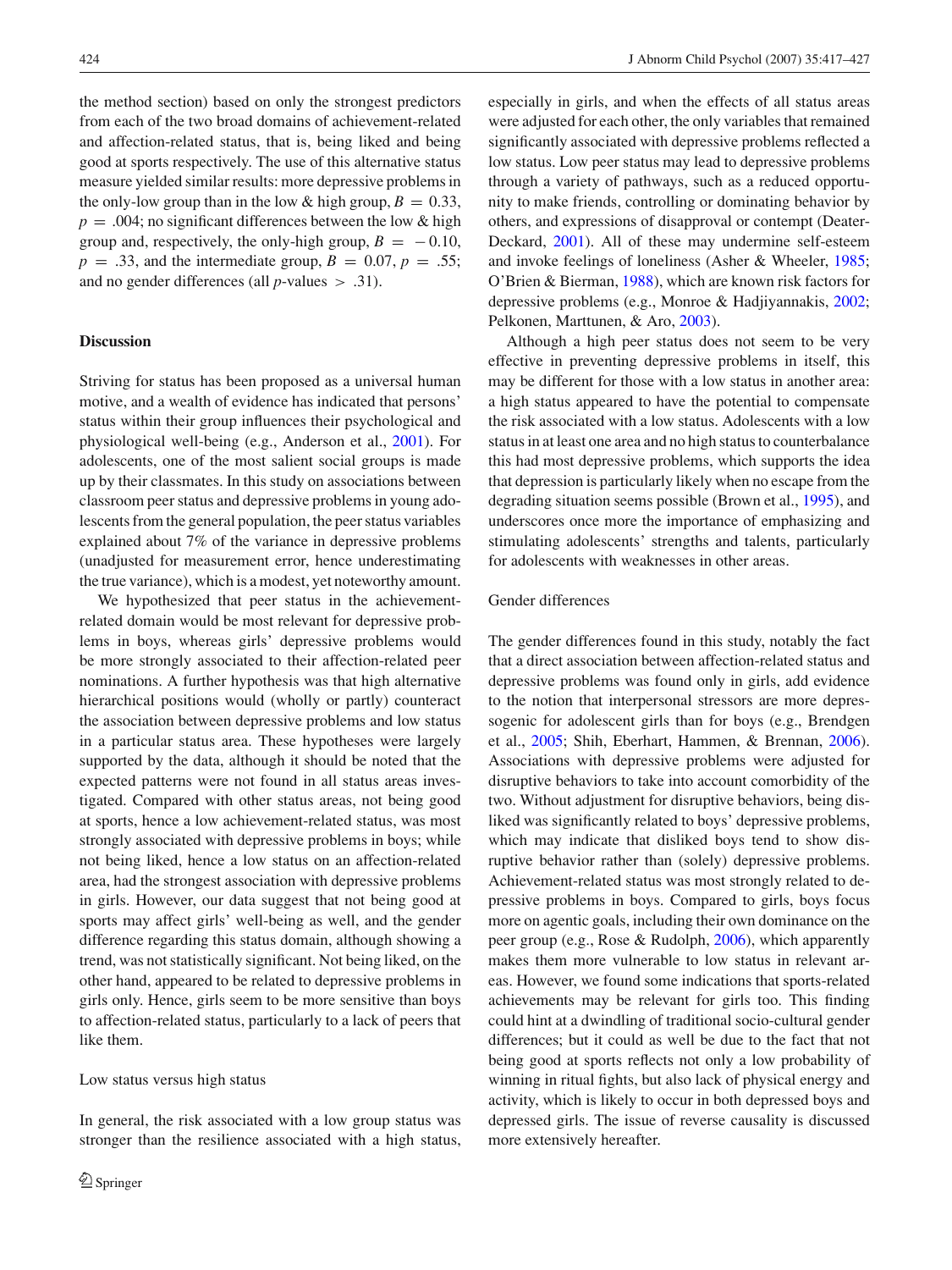#### Differences between specific status areas

Within the achievement-related domain, sporting performance was more strongly associated with depressive problems than being a good learner and being good-looking. Sports, more than theoretical subjects and outward appearances, reflect ritual agonistic behavior, with the end being signified by the loser yielding and signals of superiority by the winner (Rohde, [2001\)](#page-10-9). In other words, sports are much more closely related to social defeat than the other two achievement domains. But other factors may account for the relatively exceptional position of sports as well. To start with, adolescents who are good at sports may do relatively more physical exercise, which can help to reduce depressive problems (e.g., Nabkasorn et al., [2006\)](#page-10-27), so there may be a direct effect of sports on mental health, on top of the effect through peer status. Furthermore, being good at sports increases the likelihood of team membership, which in turn may result into admiration and new friendships. The latter could be especially relevant for boys, who tend to have multiple activity-related friendships rather than a few close friends (e.g., Moller, Hymel, & Rubin, [1992\)](#page-10-28). The association between being a good learner and having a high peer status is probably more equivocal than that between being good at sports and peer popularity. Although some studies found positive correlations between grade point average and popularity among peers (e.g., Cauce, [1987;](#page-9-23) Green, Forehand, Beck, & Vosk, [1980\)](#page-9-24), others suggested that intelligence is not associated with peer status (Luthar & McMahon, [1996\)](#page-10-29), and that overachievers do not have a secure position in their peer group (Hartup, [1970\)](#page-10-30). In fact, Bukowski, Sippola, and Newcomb [\(2000\)](#page-9-25) showed that good classroom behavior starts to loose its attraction for peers during early adolescence, in favor of more aggressive behaviors. As concerning the role of being considered good-looking, our results seem to contradict earlier findings that physically unattractive adolescents are likely to receive more negative feedback (Burns & Farina, [1992;](#page-9-26) Cash, [1995\)](#page-9-27), and that body dissatisfaction is an independent risk factor for (girls') depressive problems in adolescence (e.g., Stice, Hayward, Cameron, Killen, & Taylor, [2000\)](#page-10-31). That peer nominations for being good-looking did not independently contribute to adolescents' (lack of) depressive problems in our study could be due to the fact that peer judgments have little to do with one's own body image (Rosenblum & Lewis, [1999\)](#page-10-32). Furthermore, not being goodlooking is not necessarily equivalent to being ugly; in other words, the question 'Who is unattractive?' might have been a stronger correlate of depressive problems than the question 'Who is good-looking?.'

Within the affection-related domain, which appeared to be relevant to girls in particular, not being liked was the most salient factor in relation to depressive problems. In other words, it does not seem to matter much whether or not some

people *dis*like you, as long as there are still others that like you. A lack of sympathizers is a threat to mental health. From an evolutionary point of view, this makes good sense, because being liked by others can offer social support and protection against being expelled from the group, and the 'need to belong' is a fundamental motivation (Baumeister & Leary, [1995;](#page-9-8) Fiske, [2004\)](#page-9-9).

# Limitations, strengths, and recommendations for future research

Our study has some limitations. To start with, the CBCL/YSR Depressive Problems scale was not developed to assess depressive problems according to DSM-IV criteria, but constructed on the basis of expert ratings of the original, empirically derived, CBCL and YSR scale items. Consequently, the items do not represent one-to-one counterparts of all DSM-IV criteria, and inferences about associations between peer status and DSM-IV Major Depression are putative. Furthermore, we performed multiple statistical tests, which increases the probability of chance findings and warrants replications in other samples. A final limitation of the study is the cross-sectional and non-experimental nature of our data, which does not allow causal interpretation of the associations found (Kraemer et al., [1997\)](#page-10-33). Most likely, however, the association between peer status and depressive problems is bidirectional: not only does low peer status induce depressive problems, depressed children and adolescents tend to display maladaptive interpersonal behavior as well (e.g., Altman & Gotlib, [1988;](#page-9-28) Baker, Milich, & Manolis, [1996\)](#page-9-29). A bidirectional association is especially plausible with respect to sporting performance. Being looked down on because you are bad at sports may reduce self confidence and through this incite the development of depressive problems; but it is just as likely that depressive problems, which often include lack of energy and motivation, have a negative impact on adolescents' sporting achievements. Similarly, one could argue that the association between depressive problems and not being liked is a two-way one. Having no allies in a peer group can be devastating for your self-worth and hence trigger depression, but depressed behavior may also fend off others (e.g., Prinstein, Borelli, Cheah, Simon, & Aikins, [2005\)](#page-10-34). It seems plausible, however, that if depression were a cause of not being liked, we would expect that to happen in both boys and girls and not in girls only. We thus assume that not being liked is actually a risk factor for depression, at least in girls.

Compared to the vast literature on peer processes predicting conduct problems, research on peer processes in depression has been relatively rare (Connell & Dishion, [2006;](#page-9-3) Deater-Deckard, [2001\)](#page-9-22). To the best of our knowledge, our study is one of the first to examine the association between status-related peer nominations and depressive problems in a large population cohort of early adolescents. In addition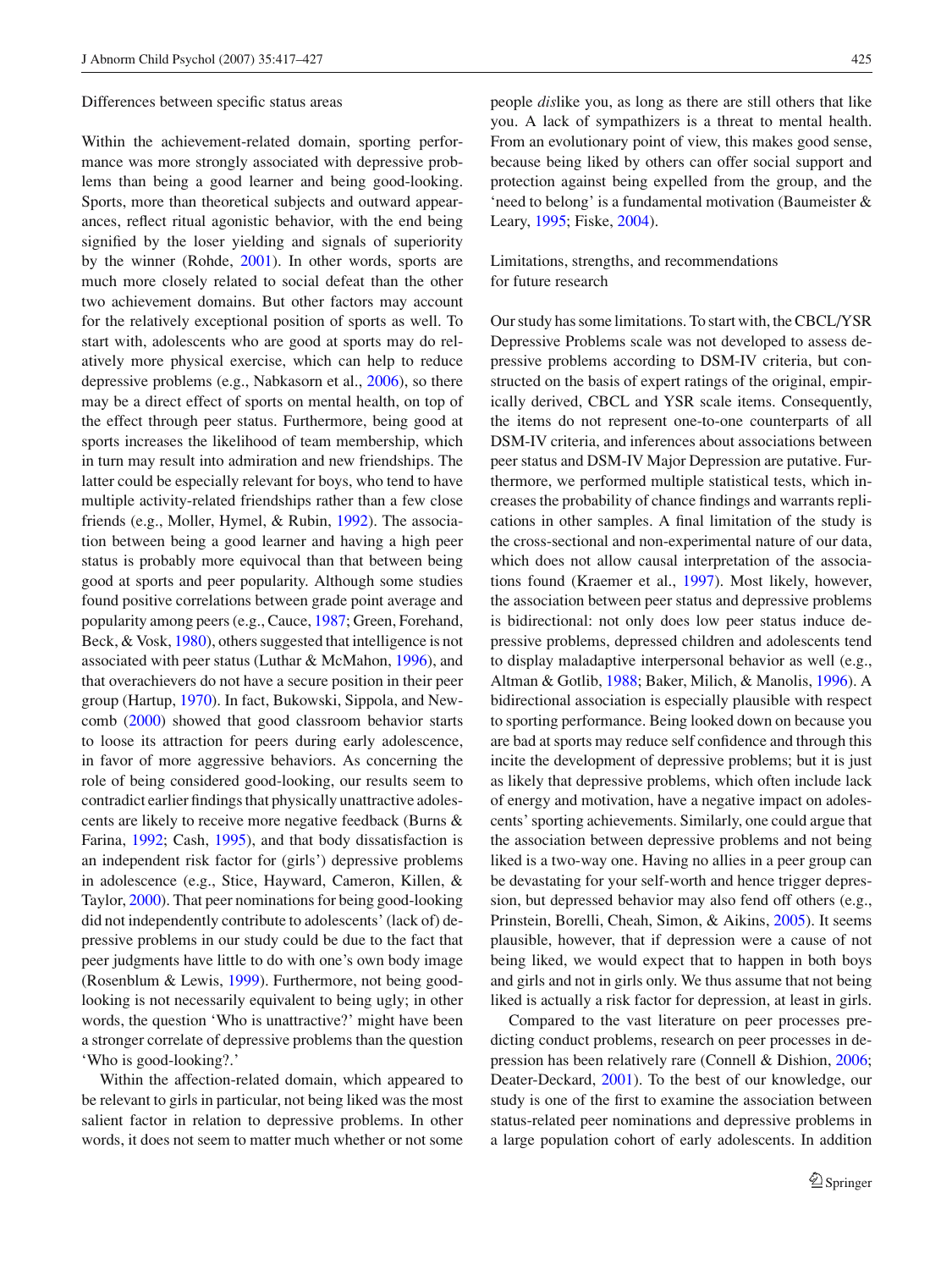to the size and representativeness of our sample, important assets of this study relate to the use of multiple informants, multiple aspects of peer status, and multiple outcomes, which allowed adjusting for comorbid disruptive behavior. Hence, we feel that it is an excellent starting point for further research. We propose three lines of extension. Firstly, the cross-sectional associations should be extended to (bidirectional) patterns of associations across time, to be better able to distinguish between concomitants and risk factors (Kraemer et al., [1997\)](#page-10-33). Secondly, the study could be extended to include other outcomes, not only within the domain of psychopathology, but also regarding somatic health. Thirdly, it is highly relevant from a public-health point of view to (further) explore to what extent and how peer processes can be manipulated in order to prevent aversive outcomes.

**Acknowledgments** This research is part of the TRacking Adolescents' Individual Lives Survey (TRAILS). Participating centers of TRAILS include various Departments of the University of Groningen, the Erasmus Medical Center of Rotterdam, the University of Nijmegen, the Trimbos Institute, and the University of Utrecht, The Netherlands. TRAILS is financially supported by grants from the Netherlands Organization for Scientific Research (GB-MW 940-38-011, GB-MAG 480-01-006, ZonMw 100.001.001; NWO 175.010.2003.005) and the Department of Justice (WODC), and by the participating centers.

## **References**

- Achenbach, T. M. (1991a). *Manual for the Child Behavior Checklist/ 4–18 and 1991 profile*. Burlington VT: University of Vermont.
- Achenbach, T. M. (1991b). *Manual for the Youth Self-Report and 1991 profile*. Burlington VT: University of Vermont.
- <span id="page-9-20"></span>Achenbach, T. M., Dumenci, L., & Rescorla, L. A. (2003). DSMoriented and empirically based approaches to constructing scales from the same items pools. *Journal of Clinical Child and Adolescent Psychology*, *32,* 328–340.
- <span id="page-9-21"></span>Altman, E., & Gotlib, I. (1988). The social behavior of depressed children: an observational study. *Journal of Abnormal Child Psychology*, *25,* 29–44.
- <span id="page-9-28"></span>Anderson, C., John, O. P., Keltner, D., & Kring, A. M. (2001). Who attains social status? Effects of personality and physical attractiveness in social groups. *Journal of Personality and Social Psychology*, *81,* 116–132.
- <span id="page-9-7"></span>Asher, S. R., & Wheeler, V. A. (1985). Children's loneliness: a comparison of rejected and neglected peer status. *Journal of Consulting and Clinical Psychology*, *53,* 500–505.
- <span id="page-9-11"></span>Baker, M., Milich, R., & Manolis, M. (1996). Peer interactions of dysphoric adolescents. *Journal of Abnormal Child Psychology*, *24,* 241–255.
- <span id="page-9-29"></span>Baumeister, R. F., & Leary, M. R. (1995) The need to belong: Desire for interpersonal attachments as a fundamental human motivation. *Psychological Bulletin*, *117,* 497–529.
- <span id="page-9-8"></span>Blanchard, D. C., & Blanchard R. J. (1990). Behavioral correlates of chronic dominance-subordination relationships of male rats in a seminatural situation. *Neuroscience and Biobehavioral Reviews*, *14,* 455–462.
- <span id="page-9-12"></span><span id="page-9-0"></span>Boivin, M., Poulin, F., & Vitaro, F. (1994). Depressed mood and peer rejection in childhood. *Development and Psychopathology*, *6,* 483– 498.
- Brendgen, M., Wanner, B., Morin, A. J. S., & Vitaro, F. (2005). Relations with parents and with peers, temperament, and trajectories of depressed mood during early adolescence. *Journal of Abnormal Child Psychology*, *33,* 579–594.
- <span id="page-9-13"></span>Brown, G. W., Harris, T. O., & Hepworth, C. (1995). Loss, humiliation, and entrapment among women developing depression: a patient and non-patient comparison. *Psychological Medicine*, *25,* 813– 831.
- <span id="page-9-5"></span>Bukowski, W. M., Sippola, L. K., & Newcomb, A. F. (2000). Variations in patterns of attraction to same- and other-sex peers during early adolescence. *Developmental Psychology*, *36,* 147–154.
- <span id="page-9-25"></span>Burns, G. L., & Farina, A. (1992). The role of physical attractiveness in adjustment. *Genetic, Social and General Psychology Monographs*, *118,* 159–194.
- <span id="page-9-26"></span>Cash, T. F. (1995). Developmental teasing about physical appearance: retrospective descriptions and relationships with body image. *Social Behaviour and Personality*, *23,* 123–129.
- <span id="page-9-27"></span>Cauce, A. M. (1987). School and peer competence in early adolescence. A test of domain specific self-perceived competence. *Developmental Psychology*, *23,* 287–291.
- <span id="page-9-23"></span>Coie, J. D. (1990). Toward a theory of peer rejection. In S. R. Asher & J. D. Coie (Eds.), *Peer rejection in childhood* (pp. 365–401). New York: Cambridge University Press.
- <span id="page-9-10"></span>Coie, J. D., & Dodge, K. A. (1983). Continuities and changes in children's social status: a five-year longitudinal study. *Merrill-Palmer Quarterly*, *29,* 261–282.
- <span id="page-9-15"></span>Connell A. M., & Dishion, T. J. (2006). The contribution of peers to monthly variation in adolescent depressed mood: A short-term longitudinal study with time-varying predictors. *Development and Psychopathology*, *18,* 139–154.
- <span id="page-9-3"></span>Cyranowski, J. M., Frank, E., Young, E., & Shear, K. (2000). Adolescent onset of gender differences in lifetime rates of major depression. A theoretical model. *Archives of General Psychiatry*, *57,* 21– 27.
- <span id="page-9-14"></span>Deater-Deckard, K. (2001). Annotation: Recent research examining the role of peer relationships in the development of psychopathology. *Journal of Child Psychology and Psychiatry*, *42,* 565–579.
- <span id="page-9-22"></span><span id="page-9-19"></span>De Winter, A. F., Oldehinkel, A. J., Veenstra, R., Brunnekreef, J. A., Verhulst, F. C., & Ormel, J. (2005). Nonresponse bias in mental health determinants and outcomes in a large sample of preadolescents. *European Journal of Epidemiology*, *20,* 173–181.
- <span id="page-9-16"></span>Eagly, A. H., Ashmore, R. D., Makhijani, M. G., & Longo, L. C. (1991). What is beautiful is good, but ... : A meta-analytic review of research on the physical attractiveness stereotype. *Psychological Bulletin*, *110,* 109–128.
- <span id="page-9-17"></span>Eaton, W. W., & Harrison, G. (2000). Epidemiology, social deprivation and community psychiatry. *Current Opinion in Psychiatry*, *13,* 185–187.
- <span id="page-9-1"></span>Feingold, A. (1992). Good-looking people are not what we think. *Psychological Bulletin*, *111,* 304–341.
- <span id="page-9-18"></span>Fiske, S. T. (2004). *Social beings: A core motives approach to social psychology*. New York: Wiley.
- <span id="page-9-9"></span>Gilbert, P. (1989). *Human nature and suffering*. London: Lawrence Erlbaum.
- <span id="page-9-6"></span>Gilbert, P., & Allan, A. (1998). The role of defeat and entrapment (arrested flight) in depression: an exploration of an evolutionary view. *Psychological Medicine*, *28,* 585–598.
- <span id="page-9-4"></span>Gilbert, P., Allan, S., & Trent, D. (1995). Involuntary subordination or dependency as key dimensions of depressive vulnerability. *Journal of Clinical Psychology*, *51,* 740–752.
- <span id="page-9-2"></span>Green, K. D., Forehand, R., Beck, S. J., & Vosk, B. (1980). An assessment of the relationship of children's social competence and children's academic achievement. *Child Development*, *51,* 1149– 1156.
- <span id="page-9-24"></span>Haller, J., Fuchs, E., Halász, J., & Makara, G. B. (1998). Defeat is a major stressor in males while social instability is a stressor mainly